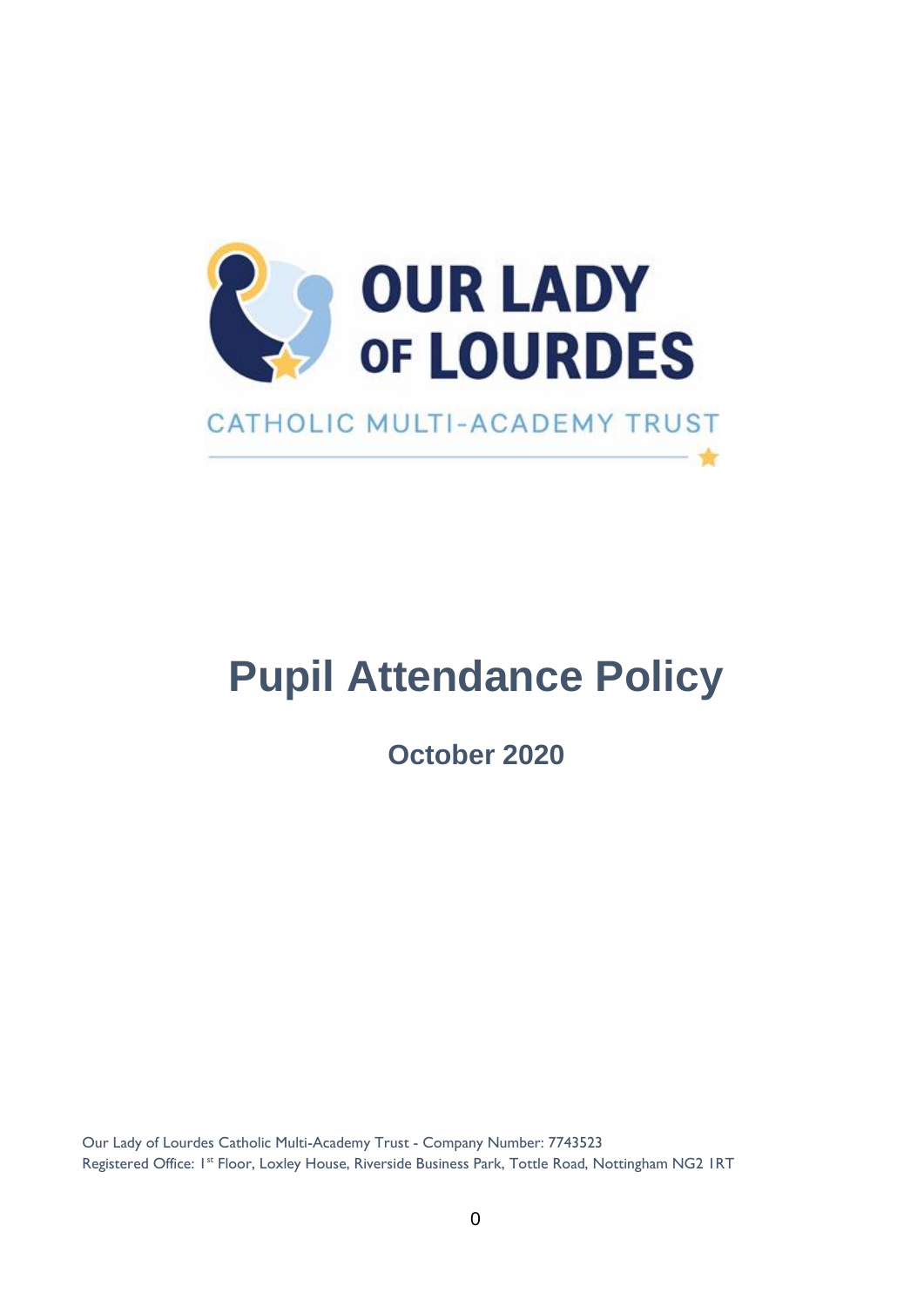## **CONTENTS**

- 1. Core principles
- 2. COVID-19
- 3. Implementation
- 4. Aims
- 5. Expectations
- 6. Encouraging good attendance in school
- 7. Punctuality
- 8. Leave of Absence and Responding to Non-Attendance
- 9. Leave of Absence during term time.
- 10. Truancy
- 11. Off-Site Provision
- 12. Children Missing in Education
- 13. Anxiety Related Non-Attendance (ARNA)
- 14. Agency Liaison
- 15. Core principles

#### **Our Lady of Lourdes Catholic Multi Academy Trust Mission Statement**

We are a partnership of Catholic schools and our aim is to provide the very best Catholic education for all in our community and so improve life chances through spiritual, academic and social development.

#### We will achieve this by:

Placing the life and teachings of Jesus Christ at the centre of all that we do.

Following the example of Our Lady of Lourdes by nurturing everyone so that we can all make the most of our God given talents.

Working together so that we can all achieve our full potential, deepen our faith and know that God loves us.

Being an example of healing, compassion and support for the most vulnerable in our society.

**MATTHEW 28:19-20** "Go therefore and make disciples of all nations, baptizing them in the name of *the Father and of the Son and of the Holy Spirit, teaching them to observe all that I have commanded you. And behold, I am with you always, to the end of the age."*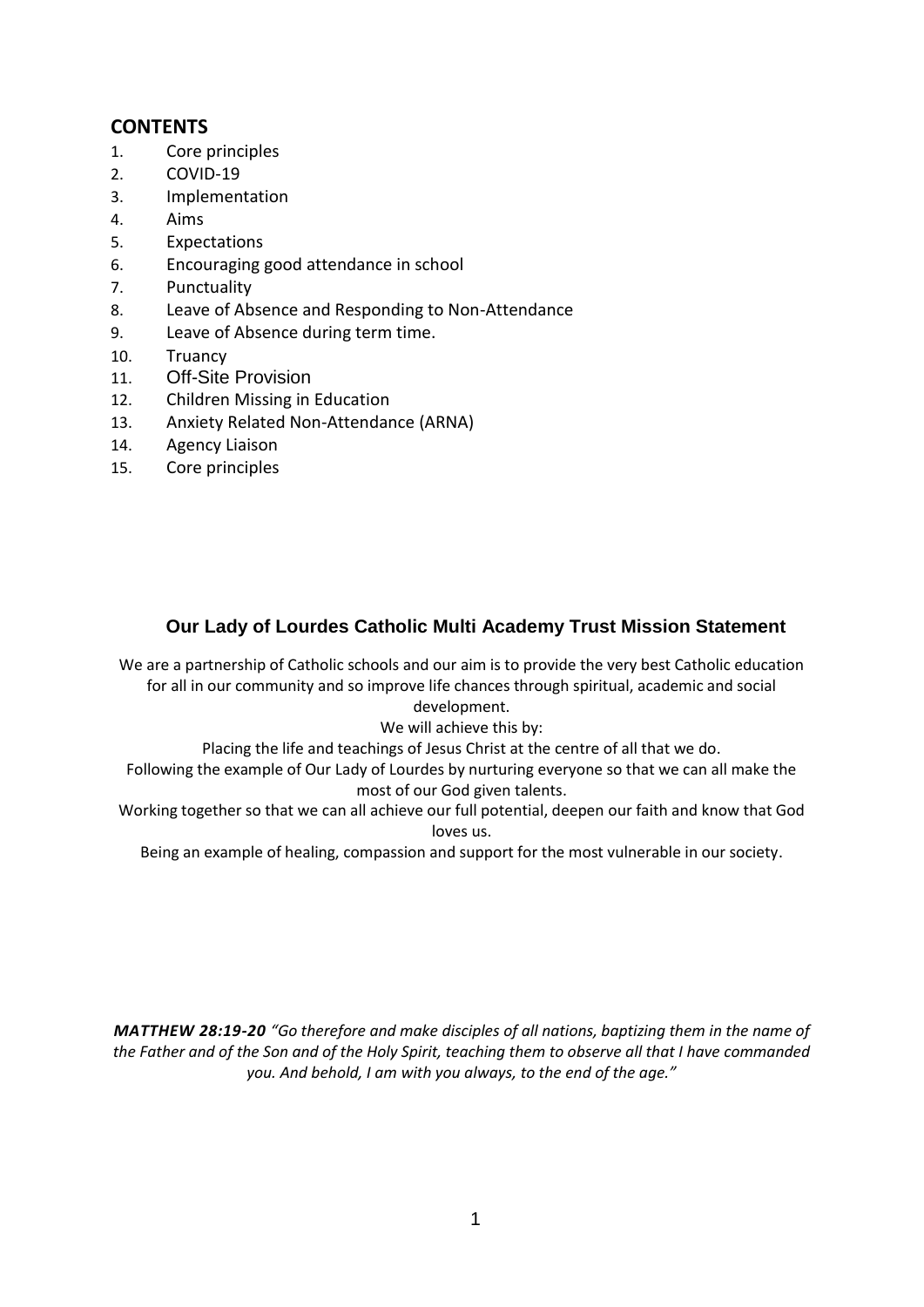# **1. CORE PRINCIPLES**

Our Lady of Lourdes Catholic Multi-Academy Trust (CMAT) is committed to providing a full and efficient education for all students. The trust sincerely believes that all pupils benefit from the education it provides and therefore from regular school attendance. To this end the trust will do as much as it can to ensure that all students achieve maximum possible attendance and that any issues, which may impede full attendance, are acted upon as quickly as possible.

Student performance and well-being go hand in hand. Students can't learn if they don't feel safe or if ill health problems are allowed to create barriers.

The law states that parents/carers have a legal obligation to ensure that children within their care attend school regularly. Schools and the local authority have a duty to ensure that poor school attendance is dealt with swiftly.

The Anti-Social Behaviour Act 2003, section 23, sub-section (1) added two new sections (444A and 444B) after section 444 of the Education Act 1996. These new sections introduced penalty notices as an alternative to prosecution under section 444 and enable parents to discharge potential liability for conviction for that offence by paying a penalty. The offence of irregular attendance under section 444 of the Education Act 1996 has not changed.

Within Our Lady of Lourdes (CMAT) we have schools operating under Nottingham City Council, Nottinghamshire County Council and Derbyshire County Council's Code of Conduct. (See Appendix A)

#### **2. COVID-19 [https://www.gov.uk/government/publications/actions-for-schools](https://www.gov.uk/government/publications/actions-for-schools-during-the-coronavirus-outbreak/guidance-for-full-opening-schools#attendance)[during-the-coronavirus-outbreak/guidance-for-full-opening](https://www.gov.uk/government/publications/actions-for-schools-during-the-coronavirus-outbreak/guidance-for-full-opening-schools#attendance)[schools#attendance](https://www.gov.uk/government/publications/actions-for-schools-during-the-coronavirus-outbreak/guidance-for-full-opening-schools#attendance)**

In March, when the coronavirus (COVID-19) pandemic was increasing, we made clear no parent would be penalised or sanctioned for their child's non-attendance at school.

Now the circumstances have changed, it is vital for all children to return to school to minimise, as far as possible, the longer-term impact of the pandemic on children's education, wellbeing and wider development.

Missing out on more time in the classroom risks pupils falling further behind. Those with higher overall absence tend to achieve less well in both primary and secondary school. School attendance will therefore be mandatory again from the beginning of the autumn term. This means from that point, the usual rules on school attendance will apply, including:

 parents' duty to secure that their child attends regularly at school where the child is a registered pupil at school and they are of compulsory school age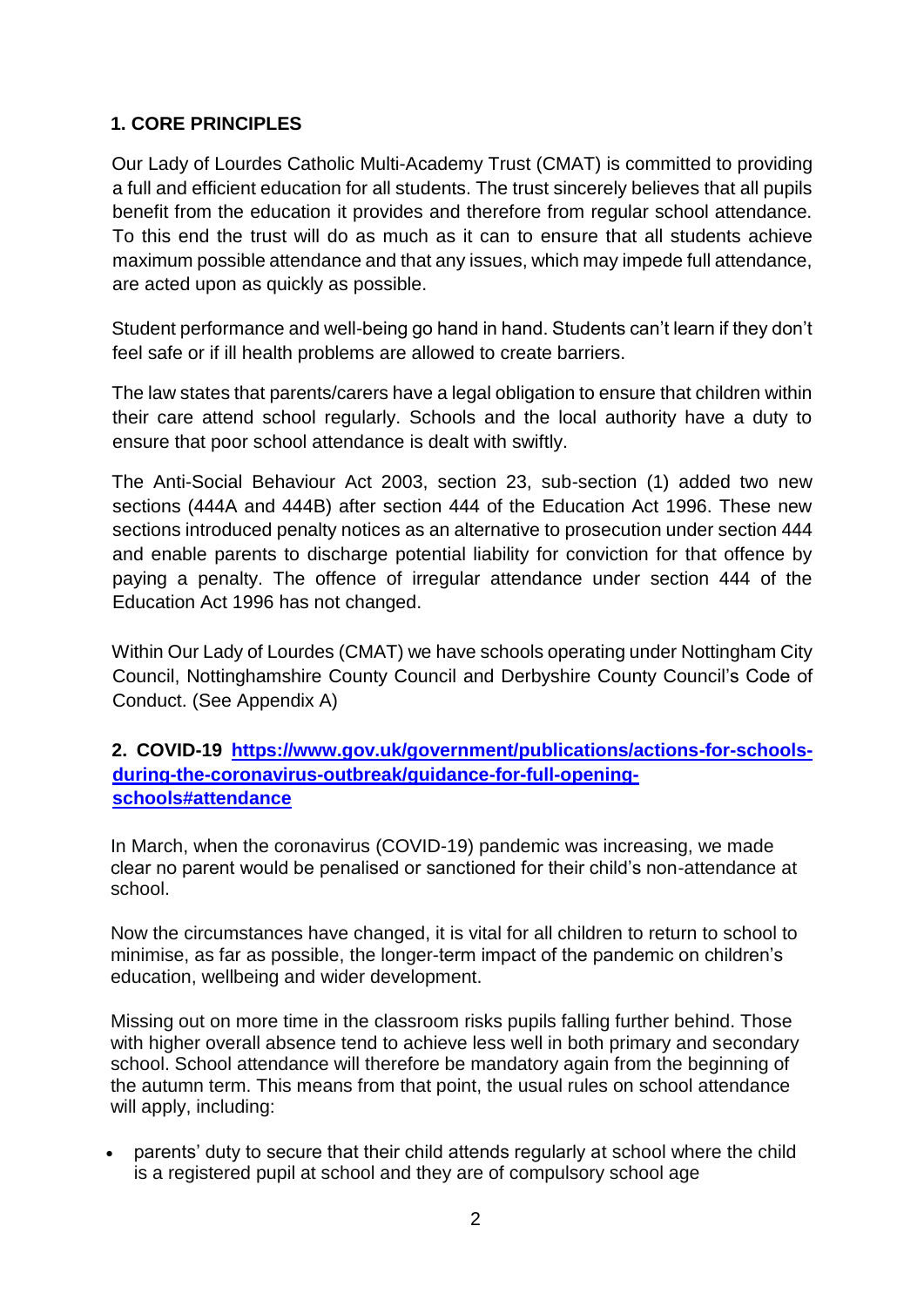- schools' responsibilities to record attendance and follow up absence
- the availability to issue sanctions, including fixed penalty notices in line with local authorities' codes of conduct.

#### **Pupils who are shielding or self-isolating**

We now know much more about coronavirus (COVID-19) and so in future, there will be far fewer children and young people advised to shield whenever community transmission rates are high. Therefore, the majority of pupils will be able to return to school. You should note however that:

- a small number of pupils will still be unable to attend in line with public health advice because they are self-isolating and have had symptoms or a positive test result themselves, or because they are a close contact of someone who has coronavirus (COVID-19)
- shielding advice for all adults and children was paused on 1 August 2020 which means that even the small number of pupils who will remain on the shielded patient list can also return to school, as can those who have family members who were shielding - read the current advice on [shielding](https://www.gov.uk/government/publications/guidance-on-shielding-and-protecting-extremely-vulnerable-persons-from-covid-19/guidance-on-shielding-and-protecting-extremely-vulnerable-persons-from-covid-19)
- if rates of the disease rise in local areas, children (or family members) from that area, and that area only, may be advised to shield during the period where rates remain high and, therefore, they may be temporarily unable to attend
- pupils no longer required to shield but who generally remain under the care of a specialist health professional are likely to discuss their care with their health professional at their next planned clinical appointment - you can find more advice from the Royal College of Paediatrics and Child Health at [COVID-19](https://www.rcpch.ac.uk/resources/covid-19-shielding-guidance-children-young-people#children-who-should-be-advised-to-shield) - 'shielding' [guidance](https://www.rcpch.ac.uk/resources/covid-19-shielding-guidance-children-young-people#children-who-should-be-advised-to-shield) for children and young people

Specialists in paediatric medicine have reviewed the latest evidence on the level of risk posed to children and young people from coronavirus (COVID-19). The latest evidence indicates that the risk of serious illness for most children and young people is low. In the future, we expect fewer children and young people will be included on the shielded patient list.

Patients can only be removed from the shielding patient list by their GP or specialist, following consultation with the child and their family, and other clinicians where appropriate. If a child or young person is removed from the shielded patient list in due course, they will no longer be advised to shield in the future if coronavirus (COVID-19) transmission increases. Discussion by a clinician with those previously advised that they were a clinically vulnerable child or young person but can now be removed from the shielded patient list, and with their families are ongoing. Since shielding advice has paused nationally, except in a very few areas where the implementation of local restrictions is ongoing, all previously affected children should be able to return to school except where individual clinical advice not to do so has been provided.

Where a pupil is unable to attend school because they are complying with clinical or public health advice, we expect schools to be able to immediately offer them access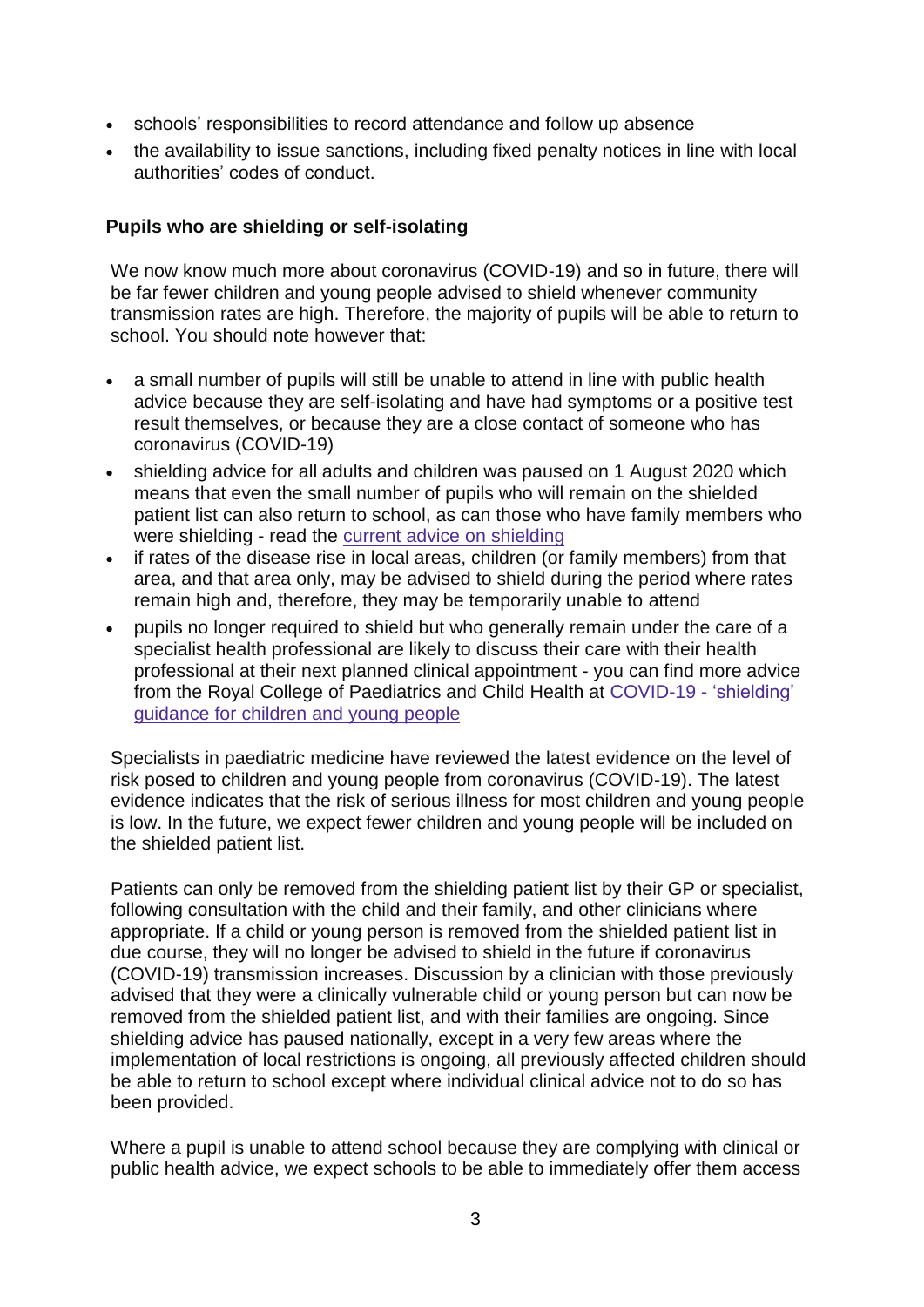to remote education. Schools should monitor engagement with this activity as set out in the action for all schools and local [authorities](https://www.gov.uk/government/publications/actions-for-schools-during-the-coronavirus-outbreak/guidance-for-full-opening-schools#actions) section.

Where children are not able to attend school as parents and carers are following clinical or public health advice, for example, self-isolation or family isolation, the absence will not be penalised.

#### **Pupils and families who are anxious about return to school**

All other pupils must attend school. Schools should bear in mind the potential concerns of pupils, parents and households who may be reluctant or anxious about returning and put the right support in place to address this. This may include pupils who have themselves been shielding previously but have been advised that this is no longer necessary, those living in households where someone is clinically vulnerable, or those concerned about the comparatively increased risk from coronavirus (COVID-19), including those from Black, Asian and Minority Ethnic (BAME) backgrounds or who have certain conditions such as obesity and diabetes.

If parents of pupils with significant risk factors are concerned, we recommend schools discuss their concerns and provide reassurance of the measures they are putting in place to reduce the risk in school. Schools should be clear with parents that pupils of compulsory school age must be in school unless a statutory reason applies (for example, the pupil has been granted a leave of absence, is unable to attend because of sickness, is absent for a necessary religious observance).

#### **3. IMPLEMENTATION**

This policy received the full agreement of the executive board: Oct 2020

#### **4. AIMS**

#### **Our Lady of Lourdes CMAT recognises that;**

- All pupils of statutory school age have an equal right to access an education in accordance with the National Curriculum regulations.
- No pupil should be deprived of their opportunity to receive an education that meets their needs and personal development.
- In the first instance, it is the responsibility of parents/carers to ensure attendance at school as required by law.
- Some pupils and their parents/carers may need to be supported and rewarded at some stage in meeting their attendance obligations and responsibilities.
- Situations beyond the control of pupils, parents or carers may impact on attendance. We will, with agreement and support of parent/carers, work in partnership with external agencies to resolve these.
- The vast majority of pupils want to attend school to learn, to socialise with their peer group and to prepare themselves fully to take their place in society as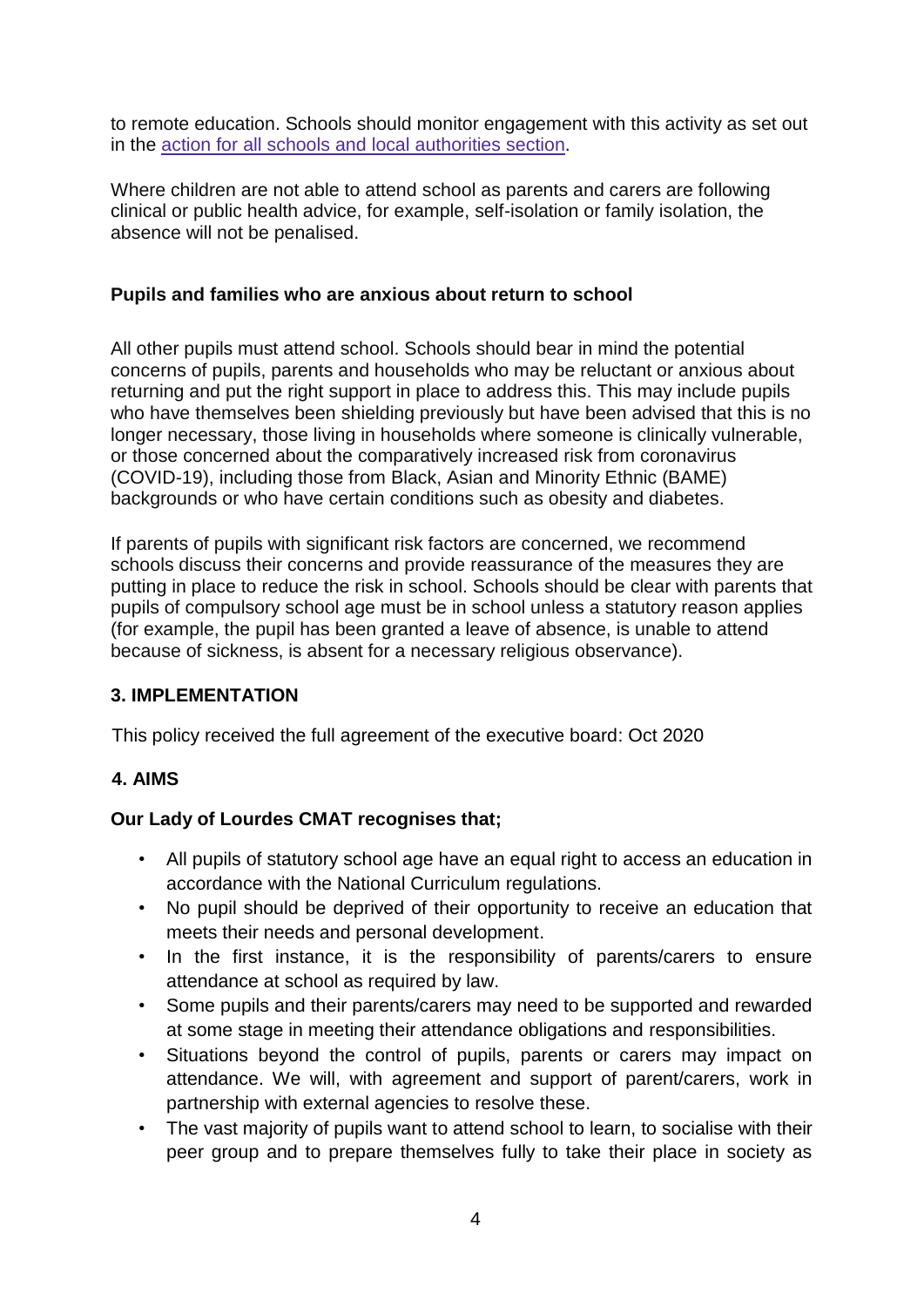wellrounded and responsible citizens with the skills, knowledge and understanding necessary to contribute to the life and culture of their society.

## **5. EXPECTATIONS:**

#### **We expect the following from parents/carers;**

- To ensure their children attend school regularly and punctually
- To ensure that they contact their children's school on the first morning of absence whenever their children are unable to attend, as appropriate. This should always be the first day of absence and everyday thereafter until the child returns to school
- To ensure that their children arrive in school well prepared for the school day and to check that they have done their homework
- To contact their children's school whenever any problem occurs that may affect performance
- That they will inform a member of staff of any problem or reason that may prevent them from attending

#### **We expect the following from all our pupils;**

- That they attend school regularly
- That they will be on time and be appropriately equipped for the day.

## **Parents and students can expect the following from Our Lady of Lourdes Trust;**

- Regular, efficient and accurate recording of attendance
- Early contact with parents when a pupil fails to attend school without providing a reason
- Immediate and confidential action on any problem notified to us
- Rewarding good attendance
- A quality education
- Education welfare officer working across the academy trust to provide support, advice and guidance to students, parents and carers for all aspects of school attendance

# **6. ENCOURAGING GOOD ATTENDANCE IN SCHOOL:**

#### **Attendance is encouraged in the following ways**

- Accurate completion of registers in school
- Attendance checks at appropriate times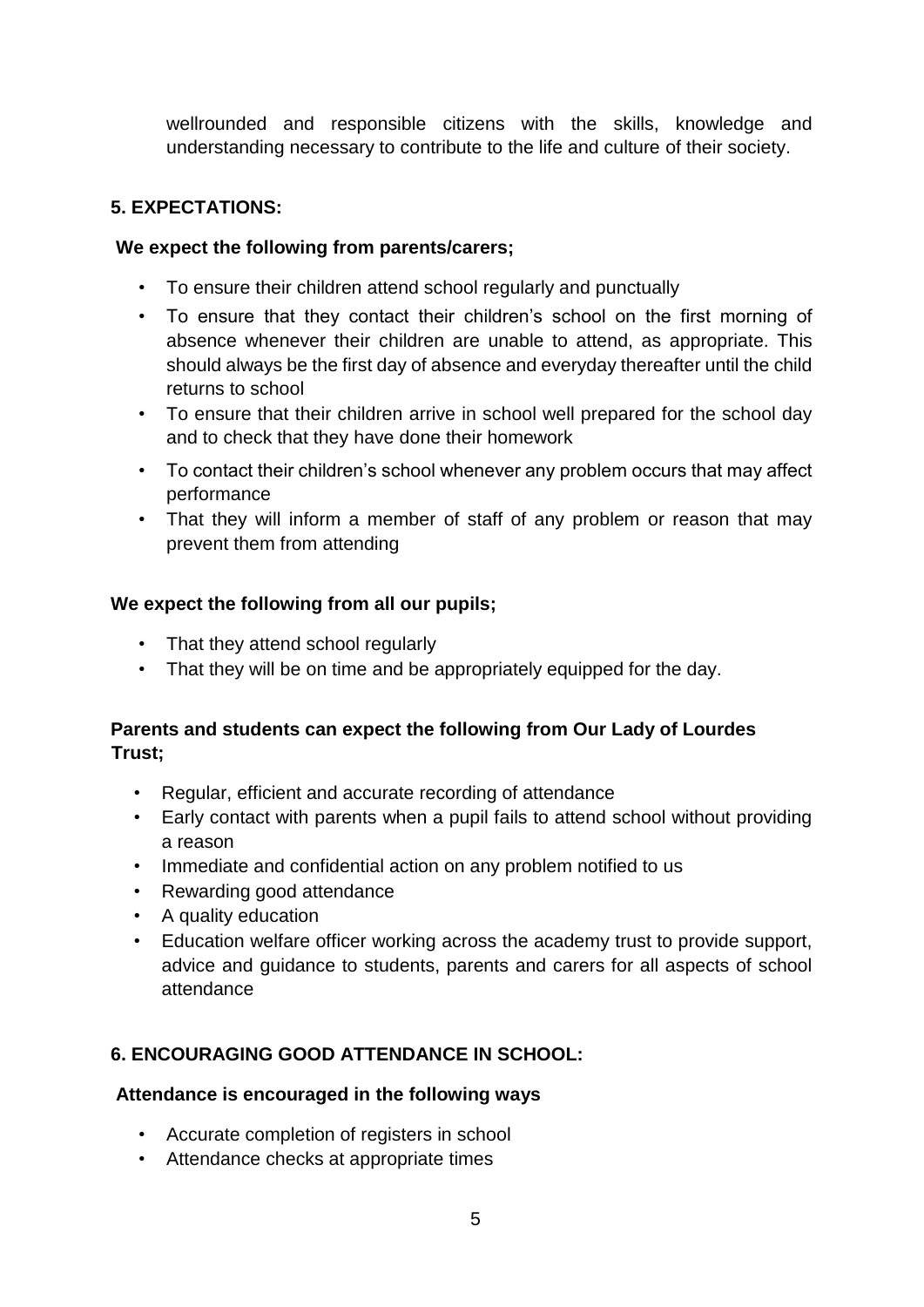- Recording of good attendance on individual progress reports
- OLoL CMAT Schools will aim to provide either an Education welfare officer who works across one the academy hub to identify and provide support, advice and guidance to pupils and their families who have attendance issues in the feeder primary school as part of any transition work between KS2 and KS3 or an Inclusions officer who will provide the above assistance in their own school.
- Establishing a mechanism for supporting those parents and carers who are concerned that their children may be experiencing difficulty attending, including home visits by the education welfare officer if necessary
- An efficient use of computerised registration systems can provide valuable attendance data which can assist speedy analysis and timely responses by the academy
- Sending parents termly/weekly absence figures as appropriate including positive letters of encouragement
- An 'improved attendance' award for any students showing a significant improvement in attendance, as appropriate
- Celebrating outstanding attendance during achievement assemblies every half term in school, as appropriate

# **7. PUNCTUALITY**

The importance of arriving at school on time

- Arriving late at school may cause embarrassment for the child
- Pupils' arriving late is disruptive, not only to their own learning but the learning of others.
- Pupils may miss something important such as lesson plans or instructions on how to complete a piece of work
- Lateness can affect how students form friendship groups. Social interaction with peers before school is important.
- Pupils are marked present. The register is not only a legal document it also provides evidence that pupils have arrived in school and are safe.
- Punctuality shows reliability and is a valuable attribute for future working life. Future universities, colleges and employers look for reliability. A good record of [attendance](http://www.essex.gov.uk/Education-Schools/Schools/Attending-School/Pages/Attending-School.aspx) [an](http://www.essex.gov.uk/Education-Schools/Schools/Attending-School/Pages/Attending-School.aspx)d punctuality is an indication of this and they may request to see this in the future.

Schools should have a policy on how long registers should be kept open; this should be for a reasonable length of time but not that registers are to be kept open for the whole session. A pupil arriving after the register has closed should be marked absent with code U, or with another absence code if that is more appropriate (DfE Guidance July 2019). Our Lady of Lourdes recommends that the register closes 30 minutes after it is opened.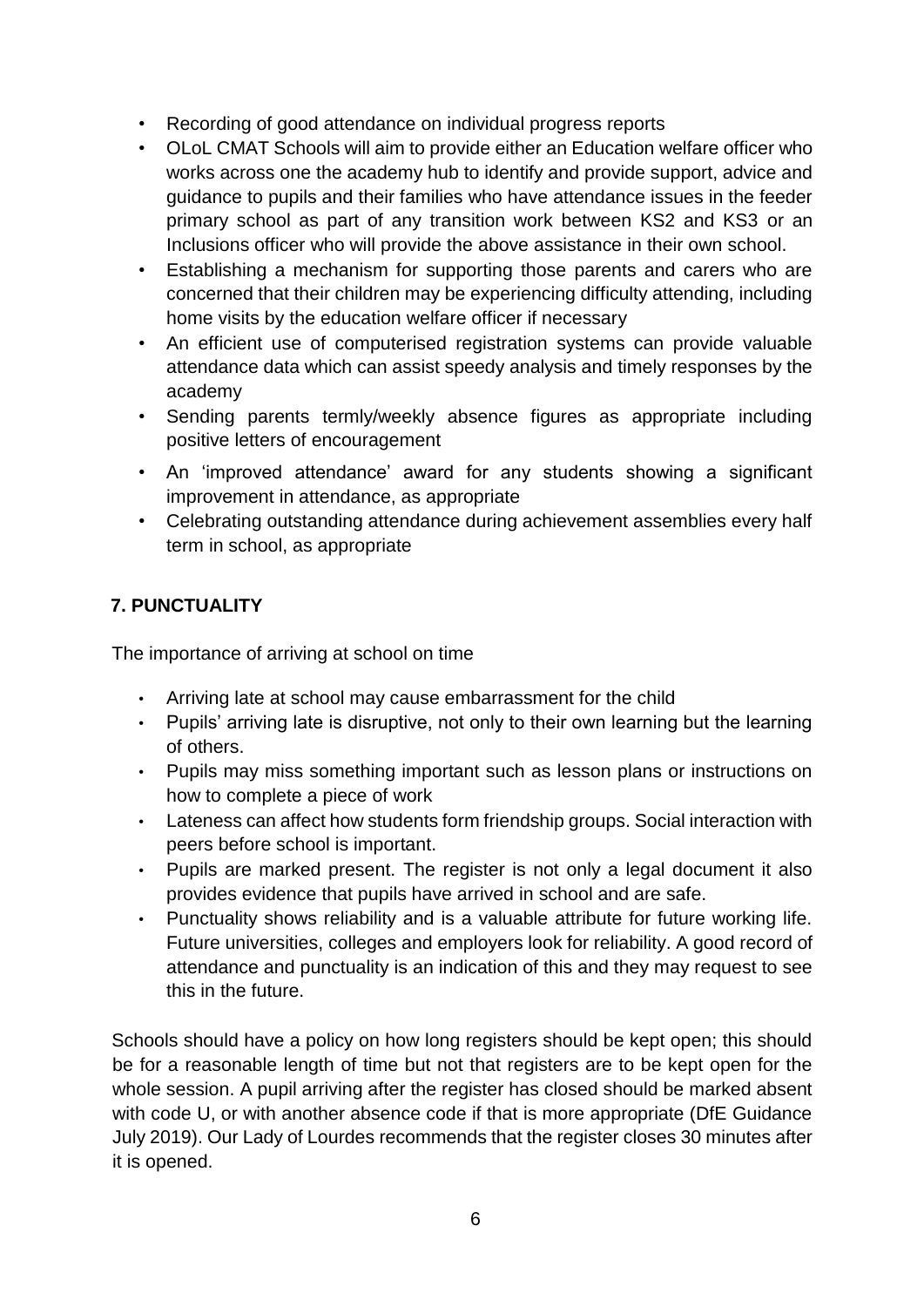Arriving after the session closes, is recorded as an unauthorised absence. It is important to note that this will mean a full session of absence is recorded on the register and therefore has an impact on a pupil's overall attendance figure. If unauthorised absence continues, parents/carers will be contacted and a meeting will be arranged to discuss this. If no improvement is made, a Penalty Notice may be requested from the relevant Local Authority.

## **8. LEAVE OF ABSENCE and RESPONDING TO NON-ATTENDANCE**

Parents should report absences on the first day of any illness before the start of the day and continue to report on subsequent days. Only persons with Parental/Carer Responsibility can report absences. Parents/Carers can report via their school's Gateway app/School Coms/texting or via email. CMAT Schools will not accept a verbal message from a child. If we do not receive a message the absence will be marked as an unauthorised absence.

**Home visits where pupils don't attend school:** When a pupil is absent from school, and no reason for absence is received, the school will contact parents/carers by text message and phone calls. In the event we are unable to make contact regarding the absence, the school may try other contacts held on a child's record and/or reserve the right to make an unannounced home visit.

**Medical Appointments:** Parents must notify the school in advance of any medical appointments and provide evidence of the appointment. Wherever possible, medical appointments should be made outside of school hours.

**Medical sick notes:** where students have had on-going regular absence, medical evidence would need to be provided.

Our Lady of Lourdes CMAT has a structured response for dealing with attendance concerns. When attendance falls below the expected level of 97% close monitoring will be put in place.

We will communicate our concerns with parents/carers if attendance falls below our expected levels. This may be in writing, by telephone or in person – through home visits or parent meetings.

#### **Education Welfare Officer**

The academy trust employs an education welfare officer/Inclusions officer who works with families to overcome any barriers that may be preventing a student from attending regularly.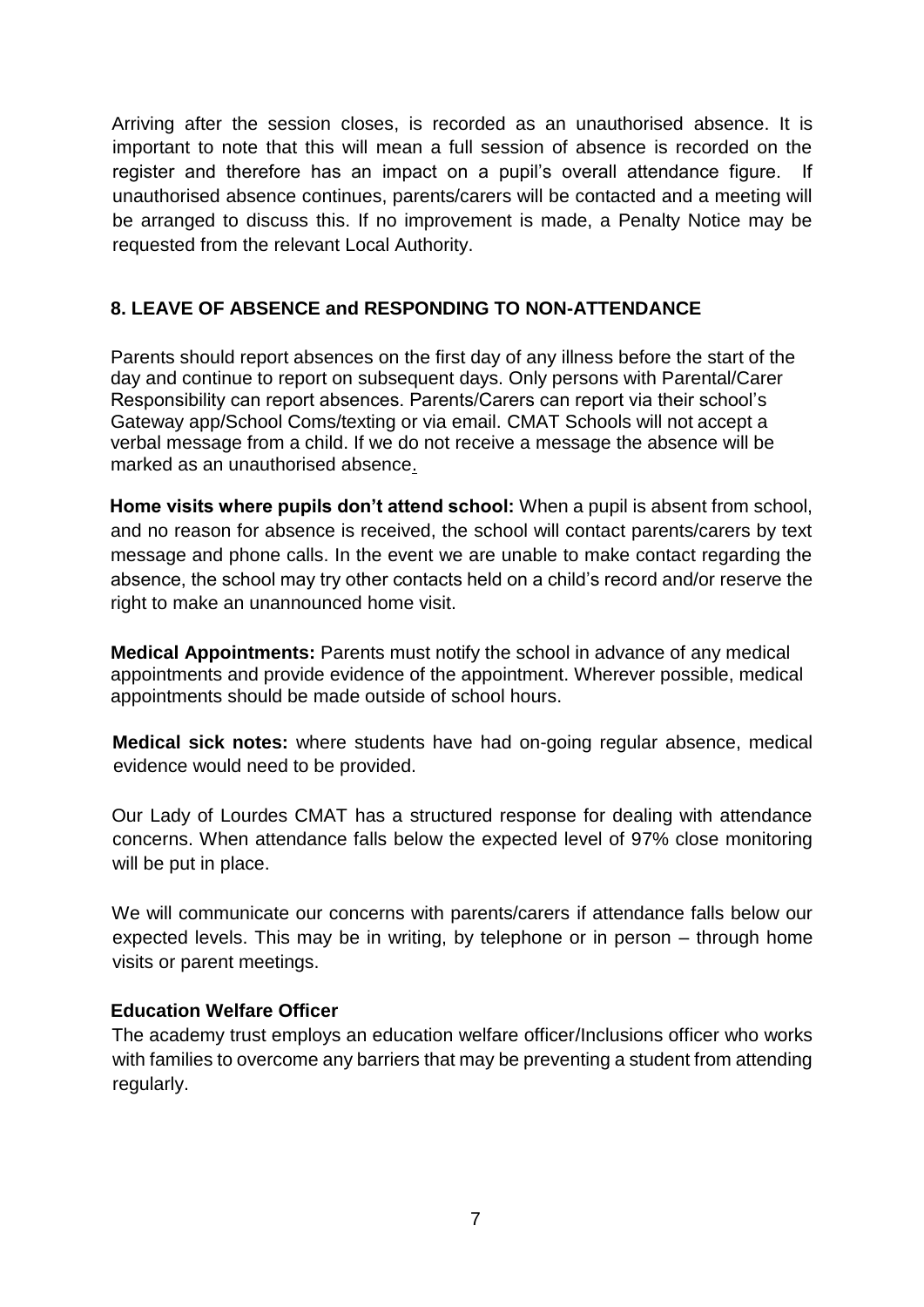#### **Attendance meetings**

Parents/Carers of students with poor attendance may be invited to attend an attendance meeting. This may include a variety of professionals involved with student welfare. The aim of this meeting is to improve future attendance and prevent the need for referral to the relevant Local Authority to begin legal processes

Should poor attendance continue then a referral shall be made to the relevant Authority for further action (see below)

Nottingham City Council – should a student accrue 10% unauthorised absence over a 10 week period, a request for service, for a Penalty Notice or enforcement action may be made to Nottingham City Council Education Welfare Service.

Nottinghamshire County Council - should a student accrue in excess of 3 days over a 6 week rolling period, a request for a Penalty Notice may be made, or a referral made to the Family Service for enforcement action.

Derbyshire County Council – the Attendance Team may decide to issue instead of taking legal action through the Magistrates' Court system. A Parent/Carer can be issued with a penalty notice if:

- They fail to ensure that their child attends school, or other education provision regularly, usually defined as six or more unauthorised absence sessions over a six week period.
- They allow their child to take leave of absence during term time without school authorisation.
- They fail to return their child to school on the agreed date after a period of authorised leave of absence.

# **9. LEAVE OF ABSENCE DURING TERM TIME**

Our Lady of Lourdes CAMT will not grant any leave of absence during term time unless there are exceptional circumstances. Each school within the trust will determine the number of school days a child can be away from school if the leave is granted.

A leave of absence is granted entirely at the head teacher's discretion and is **not a parental right.** In accordance with government guidelines, the application must be made 12 days in advance by completing a leave of absence request form. The application form is available from individual schools within the academy trust by request. The head teacher must be satisfied that there are exceptional circumstances which warrant the leave.

If parents take pupils on holiday during term time Our Lady of Lourdes CMAT schools will not provide extra work; students will be expected to catch up with any work they have missed when they return from the holiday.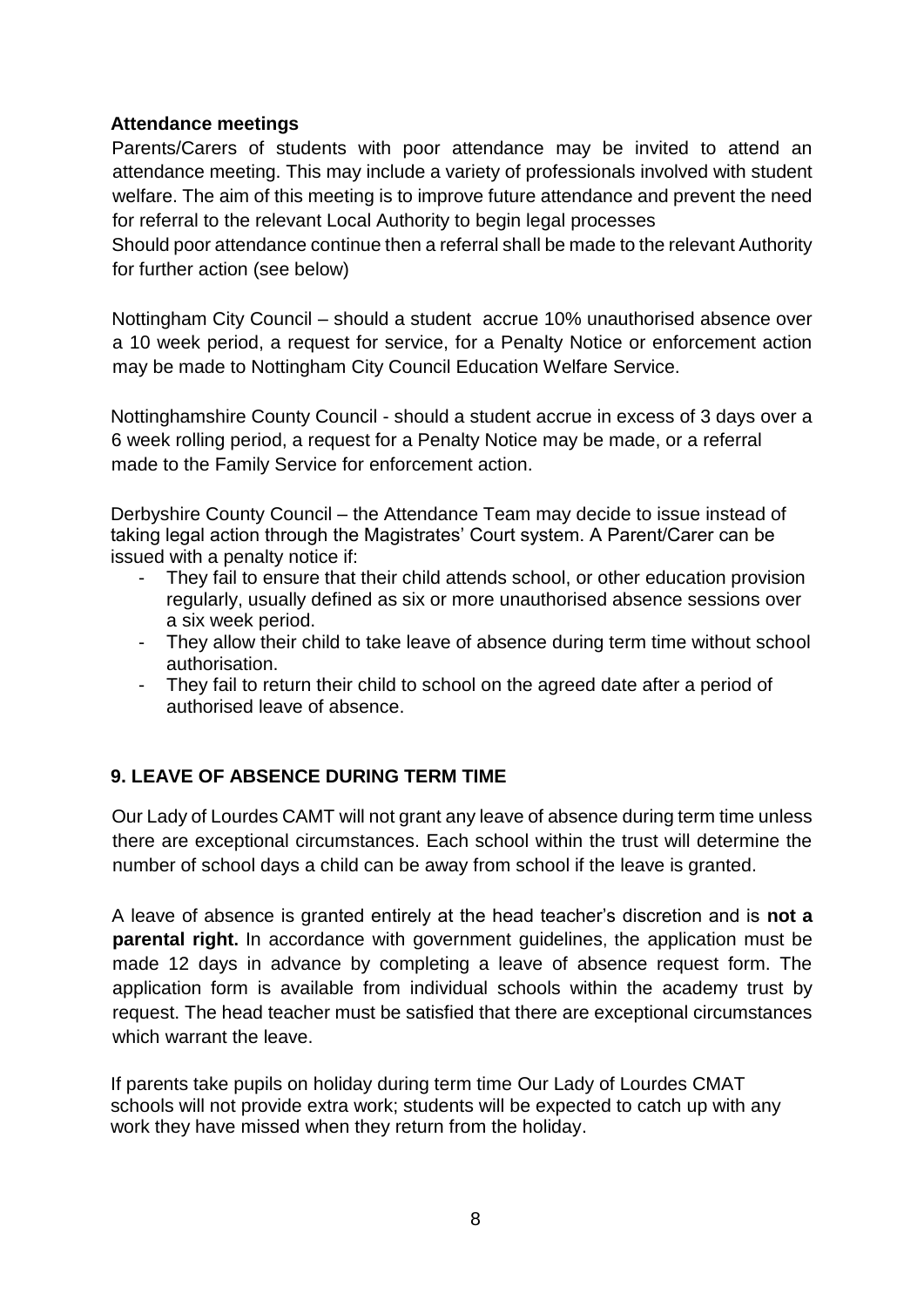## **Our Lady of Lourdes CMAT schools may agree a 'leave of absence' in the following exceptional circumstances:**

- for service personnel and other employees who are prevented from taking holidays outside term-time if the holiday will have minimal disruption to the pupil's education; and
- When a family needs to spend time together to support each other during or after a crisis.

## **Our Lady of Lourdes Trust will not agree a 'leave of absence in circumstances such as:**

- Availability of cheap holidays;
- Availability of desired accommodation;
- Poor weather experienced in school holiday periods; and
- Overlap with the beginning or end of term.

Leave of absence that has not been approved will therefore be unauthorised and may lead to a referral being made to the local authority for action.

- Schools within Nottingham City Council, a Penalty notice will be requested if an unauthorised holiday is taken of 5 continuous days (10 sessions).
- Schools within Nottinghamshire County Council, a Penalty Notice will be requested if an unauthorised holiday is taken in excess of 3 days/6sessions (over a 6 week rolling period)
- Schools within Derbyshire County Council; a Penalty Notice will be requested if parents/carers fail to ensure that their child attends school, or other education provision regularly, usually defined as six or more unauthorised absence sessions over a six week period.

Penalties are set at £60.00 per parent per student if paid within 21 days of issue, if not paid within 21 days the fine doubles to £120 if paid within 28 days. Where a fine remains unpaid the matter May be enforced at the Magistrates Court, under Section 444, Education Act 1996. The maximum fine for this offence is £1000 per parent, per child.

Nottingham City Council will not issue Penalty Notices on more than three occasions for an individual child, in an academic year.

Nottinghamshire County Council will not issue more than two penalty notices per calendar year to any person taking more than two periods of unauthorised absence. Where further absences occur or where the local authority deem it appropriate, enforcement may be dealt with directly by the court.

Derbyshire County Council will not issue parents with more than two penalty notices per child in any one twelve month period. Thereafter, parents may be liable to other statutory action.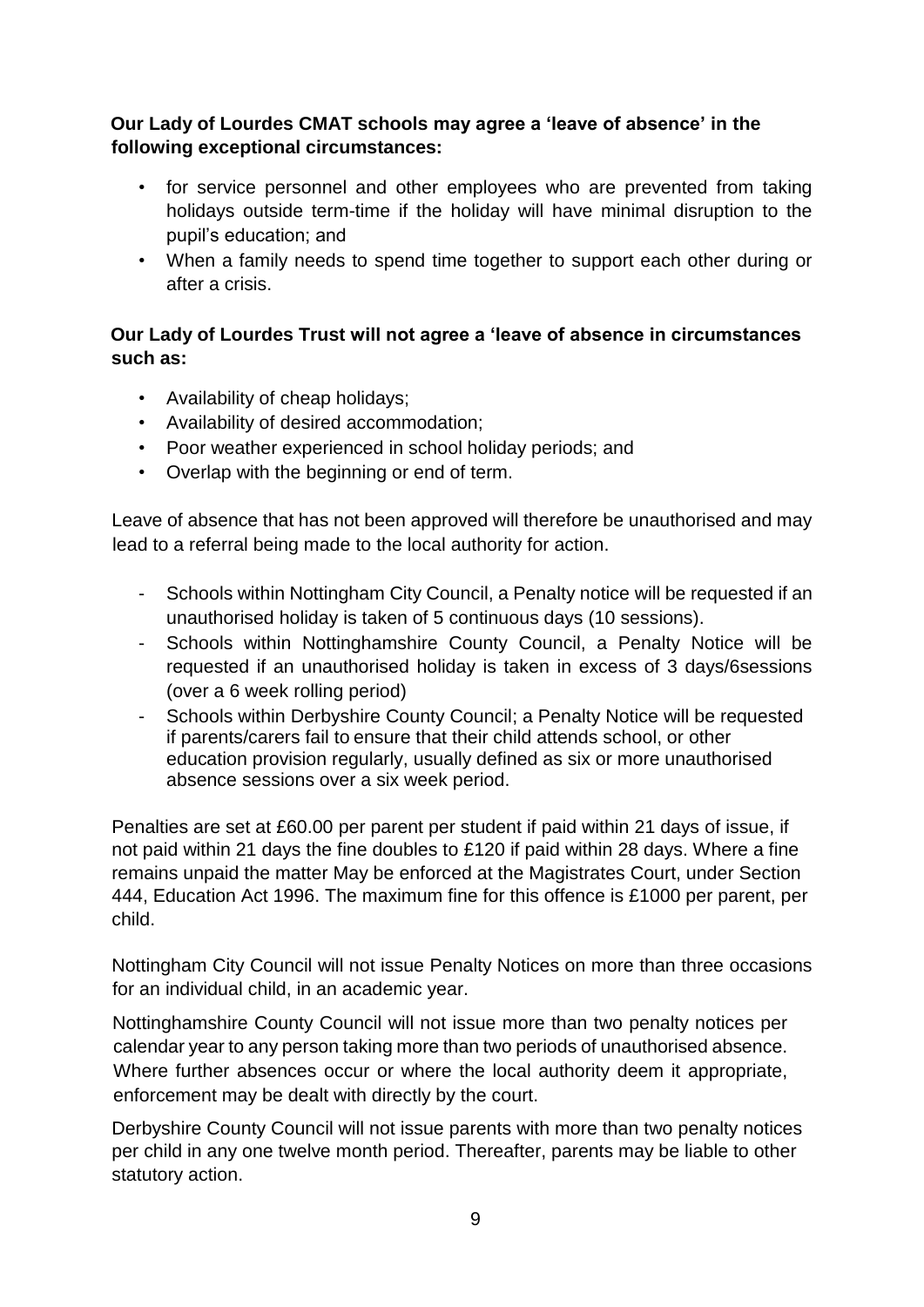## **10.TRUANCY**

Pupils who are discovered to have truanted will be spoken to by the designated member of staff will be informed of what has happened. Pupils will be asked for the reasons for their truancy to see if there are underlying problems as the root cause. Parents will be contacted and kept informed of events. As a punishment, the truant will be expected to make up the number of hours they have missed in school detentions. All incidents of truancy will be recorded as unauthorised.

As a follow-up the student will receive an appropriate sanction.

#### **11.Off-Site Provision**

Where the school uses off-site providers the responsibilities for external partners is to ensure the following:

- Accurately register student(s) on placement.
- Notify the academy before 10.00am of any student absence.
- E-mail/post weekly attendance registers to nominated member of staff at the academy.
- Alert school, (Attendance Officer or nominated staff) immediately in the event of a student leaving the provider's premises without prior authorisation from academy.

#### **12. Children Missing in Education**

- Attendance, absence and exclusions are closely monitored. A child going missing from education is a potential indicator of abuse and neglect, including sexual abuse and sexual exploitation.
- The designated staff will monitor unauthorised absences and take appropriate action including notifying the local authority particularly where children go missing on repeat occasions and/or are missing for periods during the school day in conjunction with **'Children Missing Education: Statutory Guidance for Local Authorities<sup>1</sup>**
- Staff must be alert to signs of children at risk of travelling to conflict zones, female genital mutilation and forced marriage.

# **13. Anxiety Related Non-Attendance (ARNA)**

1

Where a student is believed to be experiencing anxiety, the academy will liaise with parents/carers and make initial assessment by interview and completion of the ARNA Attendance Policy assessment documentation.

If agreed strategies fail to improve school attendance and the wellbeing of the student, further strategies will be considered. The academy will ensure that the school systems adhere to the document *Guidance to Schools: A Graduated* 

<sup>1</sup> <https://www.gov.uk/government/publications/children-missing-education>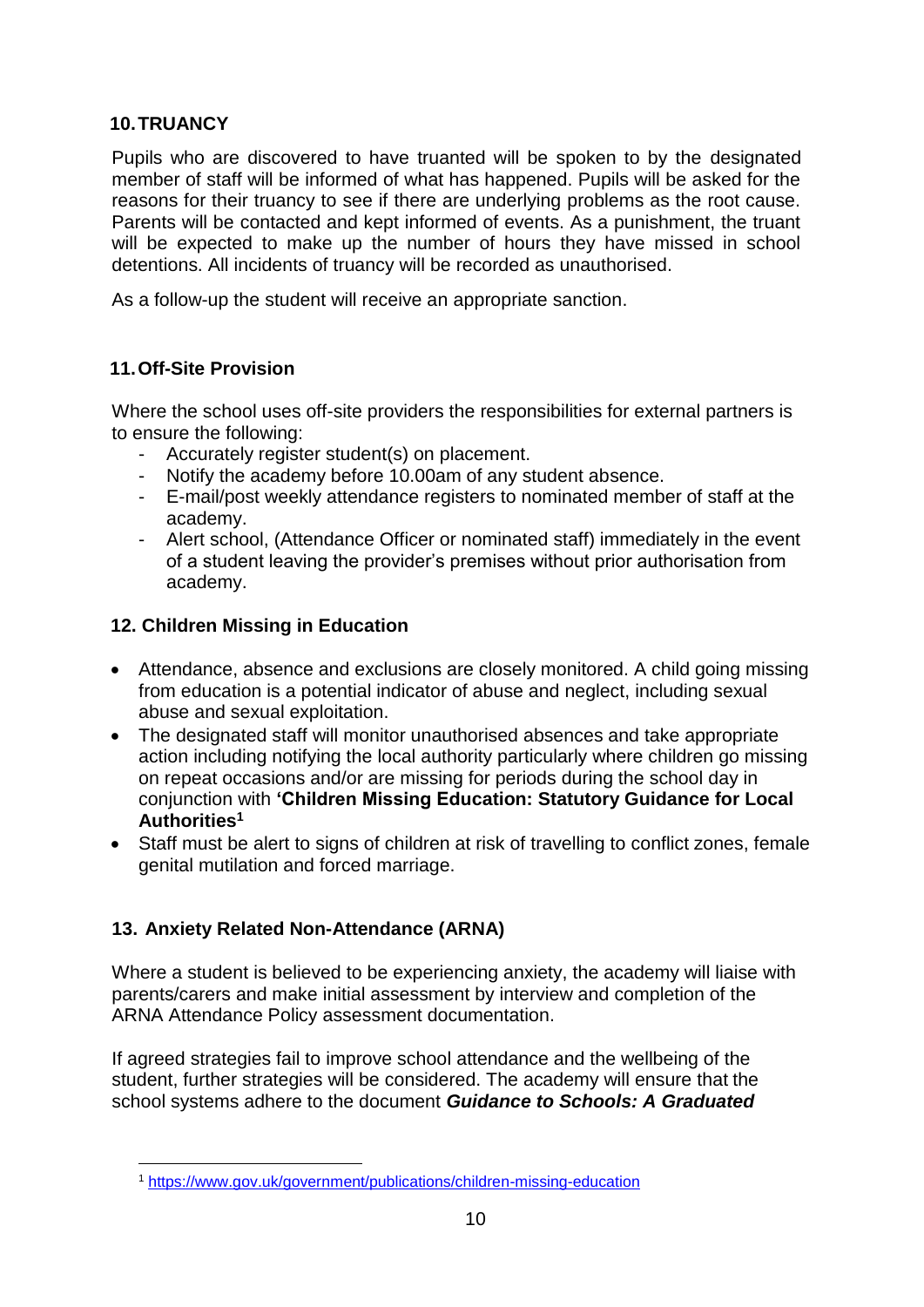*Response to School Non-Attendance<sup>2</sup>* (which must be used for SEND/SEMH needs*)*, in order to best support early identification of anxiety related issues.

The academy will ensure that the existing systems around analysing absence are able to identify the different types of unauthorised absence i.e. anxiety related, truanting or parent/carer condoned and appropriate support implemented.

Should a parent/carer have any concerns regarding their child's mental health or wellbeing, they should contact the academy immediately.

If a child has long term absence, the academy endeavours to maintain regular communication with the student and family. School will seek support from professional outside agencies to provide additional help to the student and family.

Please refer to: **Anxious Learners & Anxiety Related Non-Attendance (ARNA): Guidance for Schools<sup>3</sup>**

## **14. Agency Liaison**

Research has shown that schools in partnership with the full range of support services have a greater impact on school attendance than when they act alone or when the support services are uncoordinated or disjointed. .

There are the many support services we can work with to improve the outcomes for our students

- Faith in Families
- Targeted Support; Family Services.
- Educational Psychologists.
- School health
- Social care
- Youth Offending Team
- Police
- CAMHS
- Missing in Education Teams
- Admissions Teams

<sup>1</sup> 2 3

[file://olol-dc-](file://///olol-dc-01/Folder%20Redirection/m.dales/Downloads/Anxious%20Learners%20and%20ARNA%20-%20Guidance%20for%20Schools.pdf)[01/Folder%20Redirection/m.dales/Downloads/Anxious%20Learners%20and%20ARNA%20-](file://///olol-dc-01/Folder%20Redirection/m.dales/Downloads/Anxious%20Learners%20and%20ARNA%20-%20Guidance%20for%20Schools.pdf) [%20Guidance%20for%20Schools.pdf](file://///olol-dc-01/Folder%20Redirection/m.dales/Downloads/Anxious%20Learners%20and%20ARNA%20-%20Guidance%20for%20Schools.pdf)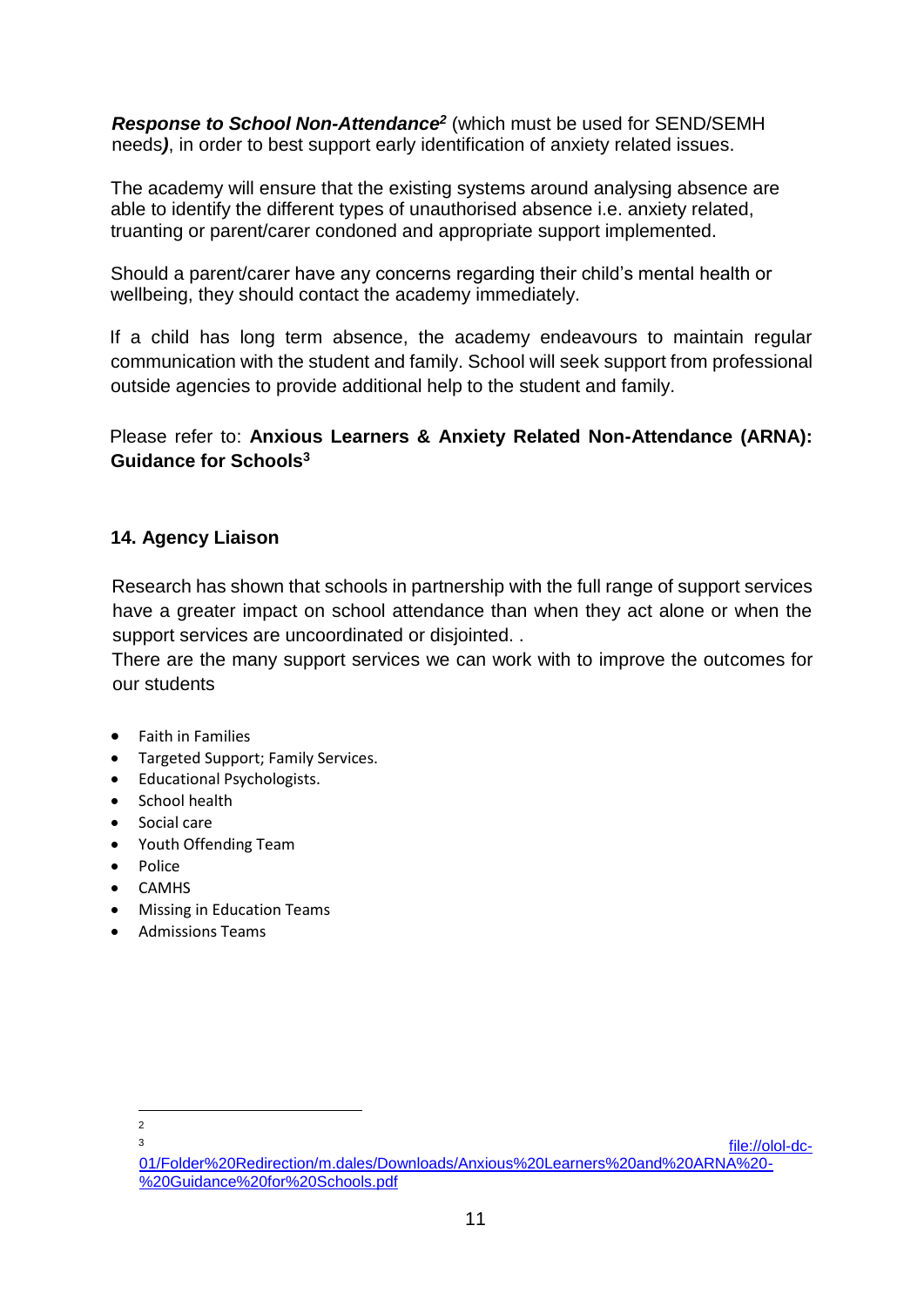#### **Data Protection Act**

The Data Protection Act places obligations on all agencies that process, store and share information on any individual. It is important to have full regard to the requirements of the Act. Each school has a Data Protection Notification which details the circumstances under which data is managed. Nothing in the legislation prevents a school sharing information with the police or social services where it is believed that a child or young person under the age of 18 is at risk of harm or is in need of safeguarding.

| Date                | 15 <sup>th</sup> October 2020 |
|---------------------|-------------------------------|
| Issued/Ratification |                               |
| Date of Review      | Review annually               |
|                     | <b>July 2021</b>              |
| Reviewer            | Standards Committee /         |
|                     | <b>OLoL Trust Board</b>       |
| Author              | Moira Dales                   |